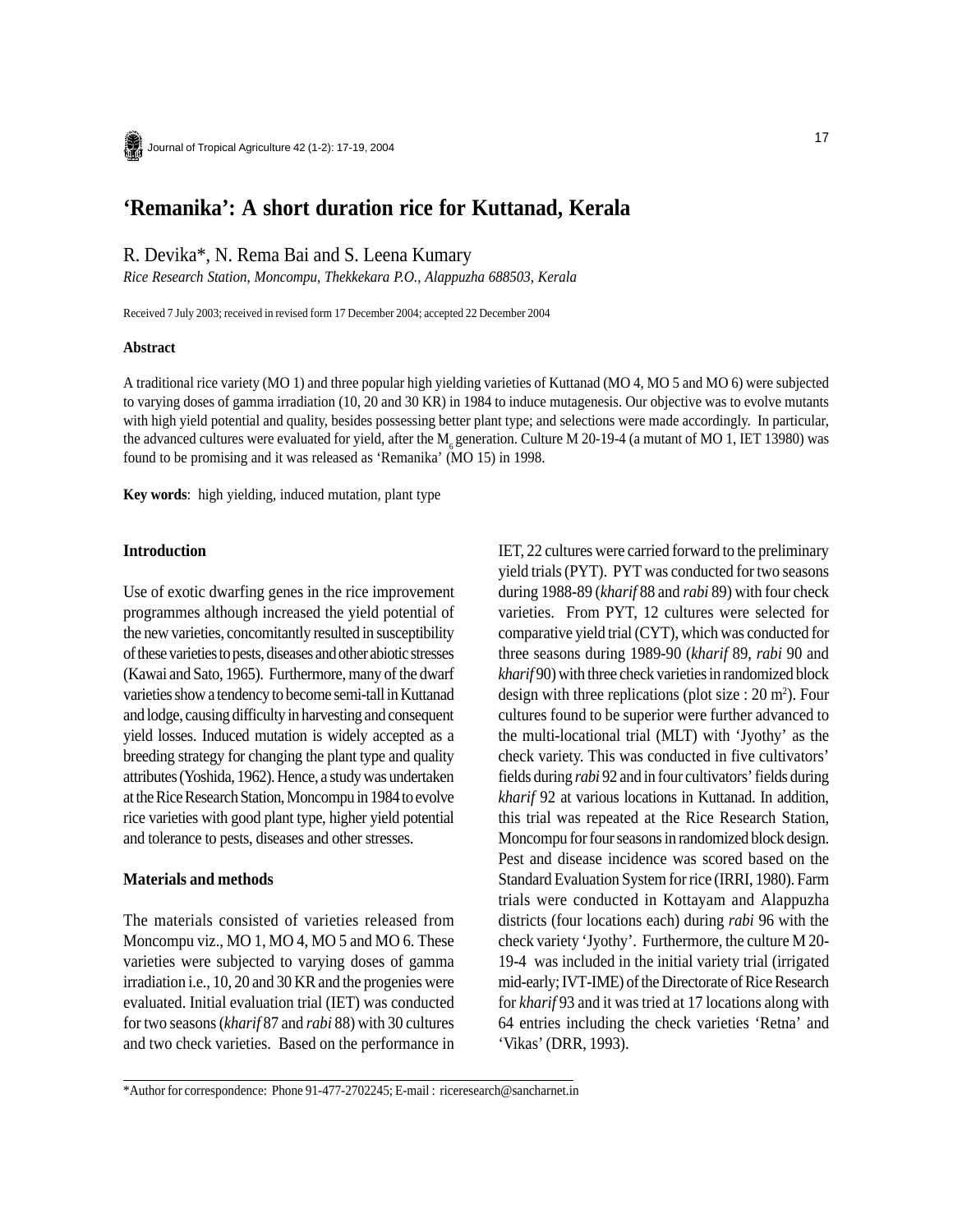Table 1. Grain yield of mutant cultures in IET, PYT and CYT

| <sup>1</sup> Culture/variety | <sup>2</sup> IET | <sup>3</sup> PYT | <sup>4</sup> CYT         |
|------------------------------|------------------|------------------|--------------------------|
|                              |                  | $(kg ha-1)$      |                          |
| M 10-4-1                     | 4861             | 4558             | 3938                     |
| M 10-5-3                     | 4639             | 3808             |                          |
| M 10-8-1                     | 5056             | 4858             | 3928                     |
| M 10-8-2                     | 4639             | 4975             | 3844                     |
| M 10-10-1                    | 5222             | 4692             | 3544                     |
| M 10-10-2                    | 4833             |                  |                          |
| M 10-12-3                    | 4111             | 4500             | 4044                     |
| M 10-16-2                    | 3917             | 4025             | 3311                     |
| M 10-16-3                    | 3778             | 3442             | -                        |
| $M 20-1-1$                   | 4194             |                  |                          |
| M 20-1-3                     | 4056             | 3942             |                          |
| M 20-1-4                     | 3972             |                  |                          |
| M 20-2-3                     | 4139             | 3475             |                          |
| M 20-3-1                     | 4861             | 4692             | 4294                     |
| M 20-4-1                     | 3778             | 4892             |                          |
| M 20-6-1                     | 4417             |                  | 3994                     |
| M 20-6-4                     | 4111             | 4392             |                          |
| M 20-8-1                     | 4417             | 4525             |                          |
| M 20-8-2                     | 4694             | 3250             | $\overline{\phantom{a}}$ |
| M 20-10-1                    | 3944             |                  | $\overline{\phantom{a}}$ |
| M 20-13-3                    | 3639             |                  |                          |
| M 20-14-4                    | 3611             |                  |                          |
| M 20-16-2                    | 4694             | 3892             |                          |
| M 20-18-1                    | 4583             | 4225             |                          |
| M 20-18-2                    | 4444             | 3833             |                          |
| M 20-19-1                    | 5222             | 4083             | 3572                     |
| M 20-19-2                    | 4361             | -                | -                        |
| M 20-19-4                    | 5139             | 4975             | 4183                     |
| M 10-2-2                     | 4167             | 4750             | 3906                     |
| M 20-1-1                     | 5778             | 5250             | 4033                     |
| MO <sub>1</sub>              | 2750             | 3583             | 3544                     |
| MO 5 ('Asha')                | 4472             | 4083             | 4006                     |
| MO 6 ('Pavizham')            |                  |                  |                          |
| (Pavizham)                   |                  | 3750             |                          |
| 'Jyothy'                     |                  | 3600             | 3650                     |
| CD(0.05)                     | 314              | <b>NS</b>        | 420                      |

1 Parentage:All cultures/varieties except M 10-2-2, M 20-1-1, MO 1, MO 5, MO 6 and 'Jyothy' are mutants of MO 1; MO 10-2-2 is a mutant of MO 5 and MO 20-1-1—a mutant of MO 6'; MO 1 is a pure-line selection from 'Chettivirippu', MO 5 is derived from IR11/ 'Kochuvithu', MO 6 from IR8/'Karivennel' and 'Jyothy' from PTB 10/IR8

2 IET= initial evaluation trial with 30 cultures and 2 checks (pooled values for *kharif* 87 and *rabi* 88)

3 PYT= preliminary yield trial with 22 cultures and 4 checks (pooled over *kharif* 88 and *rabi* 89) <sup>4</sup>CYT= Comparative yield trial with 12 cultures and 3 checks (pooled values *kharif* 89, *rabi* 90 and *kharif* 90)



Figure 1. A general view of 'Remanika'

Table 2. Yield data of multi-locational trials at Rice Research Station, Moncompu and in the cultivators' fields

| Culture/variety | <sup>1</sup> Moncompu |                                   | Cultivators' fields |
|-----------------|-----------------------|-----------------------------------|---------------------|
|                 |                       | $2$ rabi 97                       | $3$ kharif 92       |
|                 |                       | Grain yield (kg ha <sup>1</sup> ) |                     |
| $M$ 10-4-1      | 3997                  | 4353                              | 5463                |
| M 10-8-1        | 3619                  | 4558                              | 5212                |
| $M$ 20-3-1      | 3944                  | 4495                              | 5828                |
| M 20-19-4       | 4425                  | 4805                              | 5559                |
| 'Jyothy'        | 3678                  | 4215                              | 5093                |
| CD(0.05)        | <b>NS</b>             | 370                               | 464                 |

1 Pooled over four seasons—*kharif* 91 to *rabi* 93 2 Pooled over five locations 3 Pooled over four locations

Table 3. Grain yield data of farm trials in Kottayam and Alappuzha districts during *rabi* '96 and initial variety trial (irrigated mid-early) during *kharif* 1993

| Culture/variety | <sup>1</sup> Kottayam | <sup>1</sup> Alappuzha | ${}^{2}DRR$ |  |
|-----------------|-----------------------|------------------------|-------------|--|
|                 | district              | district               |             |  |
|                 |                       | $(kg ha-1)$            |             |  |
| M 20-19-4       | 5745                  | 5310                   | 4844        |  |
| 'Jyothy'        | 3472                  | 4425                   | na          |  |
| 'Retna'         | na                    | na                     | 4042        |  |
| 'Vikas'         | na                    | na                     | 4303        |  |

<sup>1</sup>Mean of four locations

2 Pooled over 17 locations with 65 entries in initial variety trial (irrigated mid-early) under the All India Coordinated Rice Improvement Project (source: DRR, 1993)

na : not available